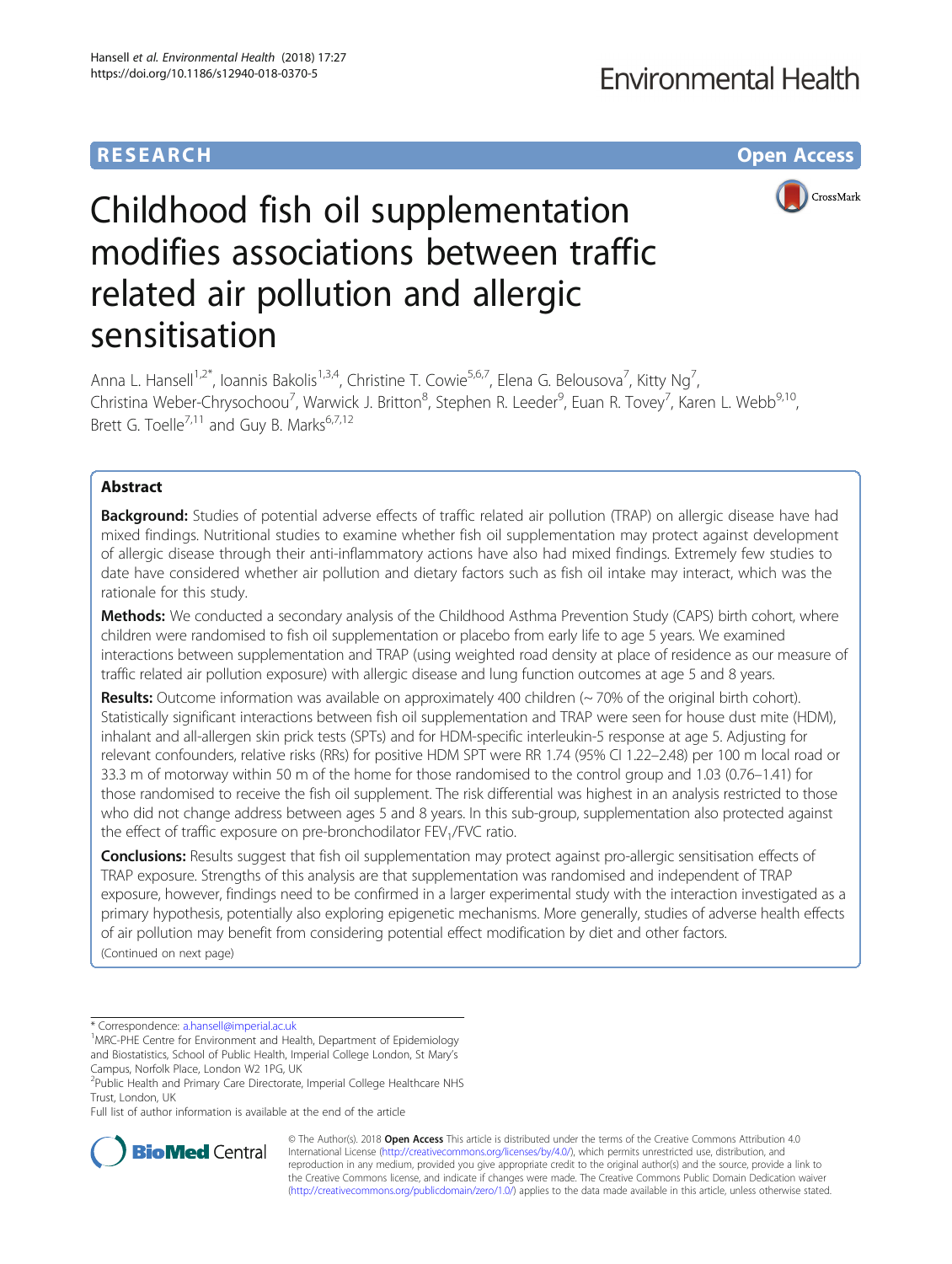#### (Continued from previous page)

Trial registration: Australia New Zealand Clinical Trial Registry. [www.anzctr.org.au](http://www.anzctr.org.au/) Registration: [ACTRN12605000042640](http://www.anzctr.org.au/TrialSearch.aspx?searchTxt=ACTRN12605000042640), Date: 26th July 2005. Retrospectively registered, trial commenced prior to registry availability. Keywords: Allergic sensitisation, Air pollution, PUFAs, Fish oil, Lung function, Children, Birth cohort

## Background

A number of environmental health studies have found associations between ambient air pollution exposure and allergen sensitisation  $[1-3]$  $[1-3]$  $[1-3]$  $[1-3]$  although some studies have not, most notably a meta-analysis of five European cohorts in the European Study of Cohorts and Air Pollution Effects (ESCAPE) [\[4\]](#page-10-0). Meanwhile, nutritional studies have examined whether fish oil intake may protect against development of allergic disease through their known antiinflammatory actions [\[5\]](#page-10-0). Previous randomized controlled trials of fish oil supplementation in pregnancy, lactation and from birth [\[6](#page-10-0)–[13\]](#page-10-0) have had mixed findings without consistently observed benefits of supplementation on either asthma or allergy development in childhood. Extremely few studies to date have considered whether dietary factors may modify impacts of air pollution, which could be a potential explanation for inconsistent findings in both air pollution and fish oil supplementation studies.

In this study we investigated the hypothesis that the risk of allergic sensitisation in relation to traffic related air pollution (TRAP) exposure in childhood would be modified (reduced) by fish oil supplementation. We conducted a secondary analysis of the Childhood Asthma Prevention Study (CAPS), set up as a randomised controlled trial investigating whether fish oil supplementation or house dust mite (HDM) exposure reduction implemented from the first year of life to age 5 years reduced the risk of development of asthma or atopy in children at high risk of developing these due to a family history of asthma [[14](#page-10-0)]. No effect of either intervention was demonstrated at either 5 [[15](#page-10-0)] or 8 [\[7](#page-10-0)] years. We have demonstrated, in a subsequent cross-sectional analysis of the whole cohort participating at age 8 years [[16](#page-10-0)], that children living in homes with higher weighted road density, as a marker of TRAP, had higher probabilities of allergic sensitisation to house dust mite and allergic rhinitis and also showed small decrements in mid-expiratory flows.

## Methods

## Randomisation in the original RCT

Six hundred sixteen children born in 1997–2000 were included in the original RCT. Recruitment took place before birth – pregnant women whose child would be at high risk of developing asthma, because of a parent or a sibling with a current diagnosis of asthma or with frequent wheeze, were recruited from antenatal clinics of six hospitals in Sydney, Australia (see Additional file [1](#page-9-0)). In the 'active supplement intervention' group, children were given capsules of 500 mg of tuna fish oil added to infant formula from birth, or if breast fed, from age 6 months along with monounsaturated cooking oils and fat spreads, which were commenced when the child started solid foods and were continued to the age of 5 years. The tuna fish oil contained 37% omega-3 polyunsaturated and 6% omega-6 fatty polyunsaturated acids, 24% monounsaturated acids, 28% saturated fatty acids and 5% minor fatty acids. The control group were supplied with oils and margarines designed to maintain the low omega-3 and high omega-6 intake seen in the Australian population, as detailed elsewhere [[14,](#page-10-0) [15\]](#page-10-0). Compliance with supplementation was checked regularly and plasma levels of omega-3 were found to be significantly higher in the active supplement intervention group and plasma omega-6 levels significantly lower compared with controls at age 18 month, 3 year and 5 year clinical follow-ups [[15\]](#page-10-0).

### Weighted road density exposure assignment

Weighted road density (WRD) at place of residence was used as an indicator of exposure to TRAP, using a method designed to predict air pollution for areas where air quality monitoring and traffic count data were not available [\[17](#page-10-0)]. Address was only retained electronically from age 8 years onwards but not from birth. Paper records were hand searched to identify addresses from ages 5 to to 8 years for 129 participants who indicated at age 8 years that they had moved since the age 5 year follow-up. Timing of moving house could not be reliably inferred and address records for ages < 5 years were incomplete so it was not possible to construct a lifetime residential history. Addresses were geocoded using the Geographic National Address File (GNAF) with additional investigation by hand using Google Maps; 99.4% of addresses available were successfully geocoded.

Each study subject still residing in New South Wales was assigned a WRD score comprising the weighted sum of the lengths of road within 50 m radius of the property centroid of the main place of residence at the time of the clinic visits at age 5 and 8 years. As described previously [\[17](#page-10-0)], motorways, arterial roads and primary roads were given a weighting of 3, distributor roads a weighting of 2 and local roads given a weighting of 1. Radii of 50 m were chosen given that concentrations of nitrogen dioxide  $(NO<sub>2</sub>)$ , often used as a marker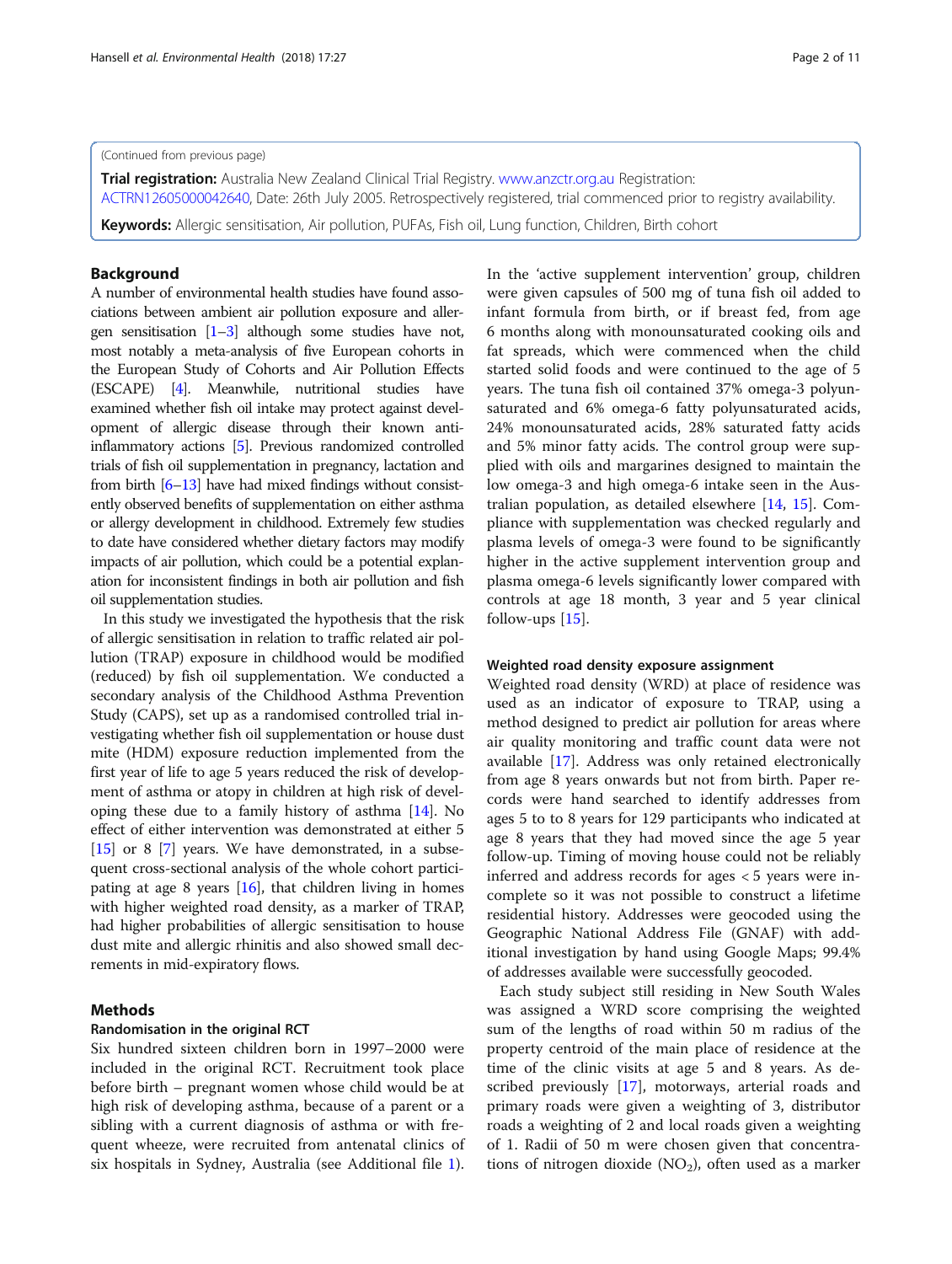of TRAP, have been shown to fall rapidly within that distance from roads  $[18]$  $[18]$  and because our previous work showed that WRD within 50 m of home, was associated with an increased probability of having positive HDM SPT and HDM specific IgE, with doctor-diagnosed allergic rhinitis and small decreases of pre-and post- bronchodilator mid-expiratory flow measures [\[16](#page-10-0)].

## Outcome assessment

Questionnaires were administered by nurses and obtained information on symptoms, diagnosed asthma and allergic rhinitis, and various environmental factors and confounders. Clinical assessment at both age 5 and 8 years included height, weight, allergen skin prick testing (SPT, classified positive if weal ≥3 mm at 10 min), blood samples for total IgE, interleukin (IL-)5 and IL-10 in vitro T cell cytokine responses to HDM extract (responders  $\geq 10$  pg/ml), and lung function (Forced Expiratory Volume in one second  $(FEV_1)$ , Forced Vital Capacity (FVC), Forced Expiratory Flow at 50% of FVC (FEF<sub>50</sub>), Forced Expiratory Flow at  $25-75%$  of FVC (FEF<sub>25-75</sub>), Peak Expiratory Flow (PEF)). Spirometric lung function was measured pre- and post- administration of bronchodilator (salbutamol 200 μg). At the age 8 years assessment, methacholine challenge test was performed in all consenting children with baseline  $FEV<sub>1</sub> > 70%$  predicted. The measurement of bronchodilator response was conducted on a different day from all other clinical measurements. (For further details please see Additional file [1\)](#page-9-0).

## **Ethics**

Informed written consent was given by the parents of participating children and the study was approved by the Human Research Ethics Committees of the University of Sydney #12–2004/7954, Children's Hospital at Westmead HREC96/7/4.17(154), Sydney South West Area Health Services #96/80 and Sydney Local Health District #08/ RPAH/472.

## Statistical analysis

Associations between WRD at place of residence and binary allergic and respiratory outcomes at age 5 and age 8 years (SPTs, asthma, wheeze, allergic rhinitis, eczema, and interleukins) were investigated using a random intercept Poisson model with robust error variance [[16](#page-10-0), [19](#page-10-0)]. A random intercept linear regression model was used to analyse the effect of WRD on lung function (FEV<sub>1</sub>, FVC and  $FEV_1/FVC$  ratio) and total IgE. Lung function analyses were conducted on log-transformed variables and included (a priori defined) covariates of age at testing, weight and height. Effect modification of the association of the above allergic and respiratory outcomes with randomisation to fish oil supplementation (yes/no) was assessed by the inclusion of an interaction term in the random intercept Poisson and linear models. Relative Risks

(RRs) provided are expressed as increase in risk per unit increase in weighted road density, representing 100 m local road or 33.3 m of motorway within 50 m of the home. Associations between age 5 to age 8 years were not statistically significantly different from each other (p values of interaction terms between fish oil supplementation, weighted road density and time (age 5 and age 8) for questionnaire and clinical outcomes > 0.05, data not shown). Therefore, we conducted a repeated measures analysis using exposure and outcome observations from age 5 and age 8 years to increase statistical power. We also restricted analyses to those who had not moved house between age 5 and 8 years who might be expected to have less exposure misclassification for exposure to TRAP.

Further sensitivity analyses were conducted stratified by atopy (any positive SPT at age 8 years) because our previous analyses not taking account of randomisation suggested atopic children might be more sensitive to TRAP [[16\]](#page-10-0).

All analyses adjusted for the following potential confounders identified a priori: sex, ethnicity, environmental tobacco exposure during pregnancy and childhood, breast-feeding to age 6 months, current or previous dog or cat ownership, gas cooking, parental education. Analyses were performed using STATA 13.1.

## Results

There were 616 children in the original birth cohort and 560 remained living in New South Wales with an address at age 8 years that could be geocoded. At age 5 and age 8 years respectively there were 418 (74% of 560) and 419 (75%) children with questionnaire information on current asthma symptoms; 409 (73%) and 382 (68% of 560) with SPTs; and 382 (68%) and 410 (73%) with lung function tests. At age 8 years, 121 (28.9%) of the 419 children with questionnaire information and 104 (27.2%) of the 382 children with SPTs had moved house since age 5 years. A flow chart of the sample selection is shown in Fig. [1.](#page-3-0)

Characteristics of the children at age 5 and age 8 are presented in Table [1](#page-4-0). At age 5 years, HDM was the most common allergen children were sensitised to: 29% had positive SPT. The next most common allergens were grasses (11% with positive SPTs). Sensitisation was much lower (< 10%) for ingested (food) allergens than inhalant allergens (see Table [1](#page-4-0) for definitions). At age 5 years, 31% had wheezed in the last 12 months and 27% had ever had doctor diagnosed asthma. Respective percentages for age 8 years were HDM SPT 36%, wheeze in last 12 months 27%, and ever doctor diagnosed asthma 41%. Half (51%) of the children had been randomised to fish oil supplementation. Analysis of plasma fatty acids for omega3/6 ratio at the clinic visit showed slightly higher mean ratios in those in the supplementation group at age 5 but not at age 8 years. Distribution of confounders is shown in Additional file [2:](#page-9-0) Table S1.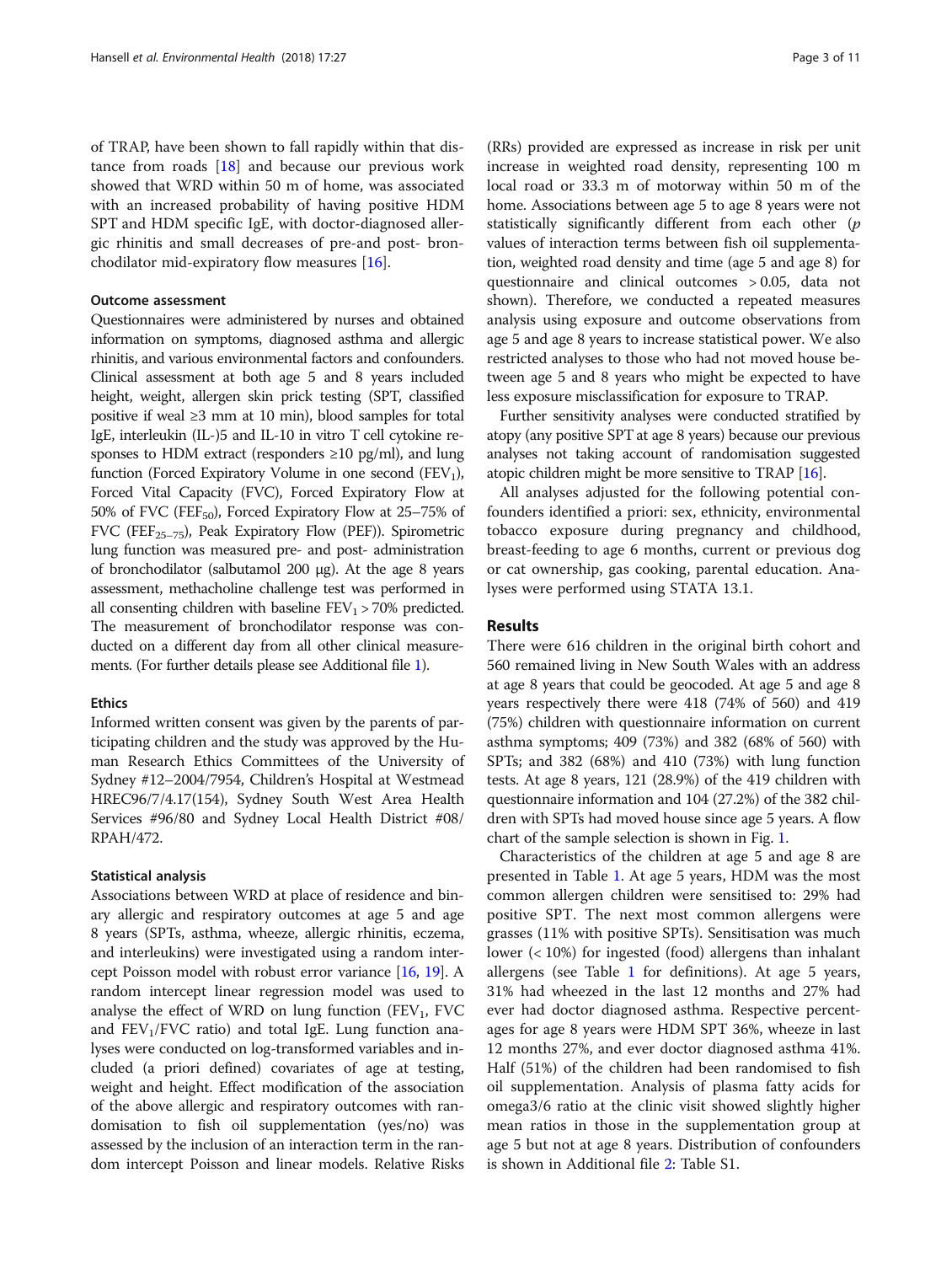<span id="page-3-0"></span>

## Analysis for age 5 years and for age 8 years

Interactions between fish oil supplementation and WRD were suggested for HDM, inhalant and all-allergen SPTs and for HDM-specific IL-5 (Table [2](#page-5-0)) at age 5 years, but not for other outcomes or for lung function tests (Tables [2](#page-5-0) & [3](#page-6-0)). Relative risks of positive skin prick test to HDM were RR 1.74 (95% CI 1.22–2.48) per 100 m local road or 33.3 m of motorway within 50 m of home for those randomised to the control group and 1.03 (0.76–1.41) for those randomised to the active supplement intervention. For HDM-specific IL-5 the RR was 1.83 (1.21–2.76) for the control group and 0.653 (0.38–1.11) in the active supplement intervention group. Results for age 8 years showed statistical significance for the interaction term for both IL-5 and IL-10 (Additional file [2](#page-9-0): Tables S2 and S3), but with lower RRs (IL-5 RR 1.52 (1.16–2.00)).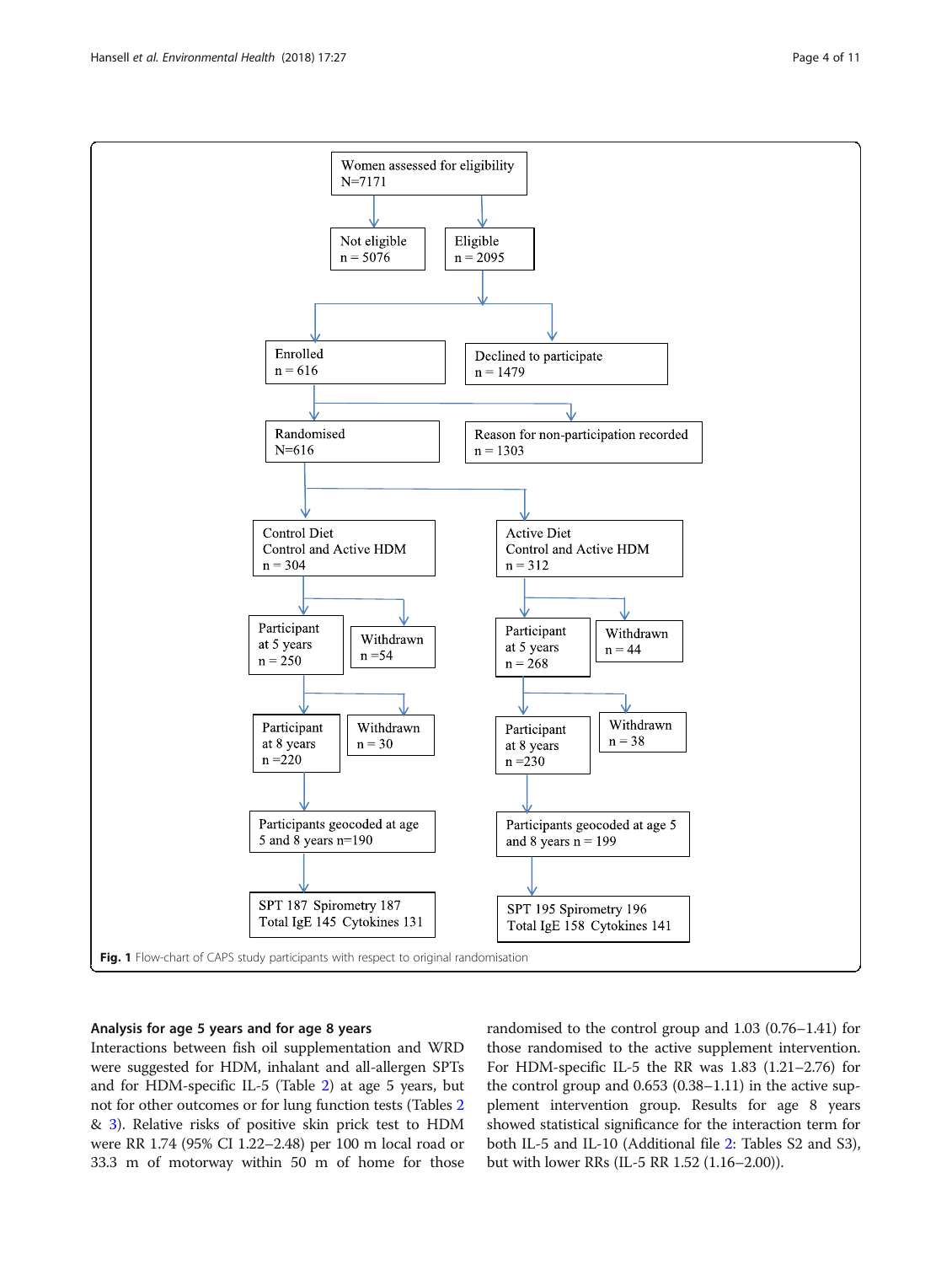<span id="page-4-0"></span>

| Table 1 Allergic sensitisation, self-reported allergic disease, lung function testing, weighted road density and potential confounders |  |  |  |  |  |  |
|----------------------------------------------------------------------------------------------------------------------------------------|--|--|--|--|--|--|
| at age 5 and 8 years                                                                                                                   |  |  |  |  |  |  |

|                                                                                                                | At age 5 years                     |                           | At age 8 years           |     |
|----------------------------------------------------------------------------------------------------------------|------------------------------------|---------------------------|--------------------------|-----|
| Positive skin prick tests (Skin prick test > 3 mm)                                                             | Number (%)                         | $\boldsymbol{\mathsf{n}}$ | Number (%)               | n   |
| Any of 11 inhalant and food allergens <sup>a</sup>                                                             | 151 (36.9%)                        | 409                       | 173 (45.3%)              | 382 |
| Inhalant allergen <sup>b</sup>                                                                                 | 145 (35.4%)                        | 409                       | 170 (44.5%)              | 382 |
| Ingested allergen <sup>c</sup>                                                                                 | 25 (6.1%)                          | 409                       | 30 (7.9%)                | 382 |
| House dust mite (HDM)                                                                                          | 120 (29.3%)                        | 409                       | 137 (35.9%)              | 382 |
| Ryegrass                                                                                                       | 43 (10.5%)                         | 409                       | 69 (18.1%)               | 381 |
| Grass mix                                                                                                      | 43 (10.5%)                         | 409                       | 51 (13.4%)               | 380 |
| Alternaria tenuis                                                                                              | 29 (7.1%)                          | 409                       | 43 (9.7%)                | 380 |
| Cockroach                                                                                                      | 18 (4.4%)                          | 409                       | 18 (4.7%)                | 381 |
| Cat dander                                                                                                     | 16 (4.5%)                          | 409                       | 23 (4.5%)                | 382 |
| Cytokines and total IgE                                                                                        |                                    |                           |                          |     |
| HDM specific IL-5 responder                                                                                    | 78 (25.4%)                         | 307                       | 78 (30.23%)              | 258 |
| HDM specific IL-10 responder                                                                                   | 150 (51.1%)                        | 293                       | 121 (46.7%)              | 281 |
| Total IgE (kU/L)                                                                                               | Median:70 IQR(25-186)              | 341                       | Median:118 IQR(37-392)   | 303 |
| Questionnaire variables                                                                                        |                                    |                           |                          |     |
| Doctor-diagnosed asthma                                                                                        | 114 (27.2%)                        | 418                       | 119 (28.40%)             | 419 |
| Ever Doctor-diagnosed Asthma                                                                                   | 141 (33.6%)                        | 419                       | 170 (40.5%)              | 419 |
| Wheeze in last 12 months                                                                                       | 130 (31.1%)                        | 418                       | 114 (27.2%)              | 419 |
| Wheeze in the last 12 months + asthma diagnosis                                                                | 83 (19.8%)                         | 418                       | 91 (21.7%)               | 419 |
| Cough in last 12 months at least four times                                                                    | 143 (34.2%)                        | 418                       | 101 (24.1%)              | 419 |
| Doctor diagnosed allergic rhinitis                                                                             | 23 (5.5%)                          | 418                       | 52 (12.4%)               | 419 |
| Doctor diagnosed eczema                                                                                        | 119 (28.47%)                       | 418                       | 129 (30.7%)              | 419 |
| Eczema in the last 12 months                                                                                   | 92 (22.1%)                         | 416                       | 58 (14.3%)               | 405 |
| Spirometry                                                                                                     | Mean (SD)                          | Ν                         | Mean (SD)                | N   |
| FEV <sub>1</sub> pre bronchodilator % predicted                                                                | 115.8% (17.7)                      | 328                       | 100.1% (11.8)            | 396 |
| FVC pre bronchodilator % predicted                                                                             | 124.3% (20.3)                      | 323                       | 98.9% (11.6)             | 390 |
| FEV <sub>1</sub> post bronchodilator % predicted                                                               | 120.0% (18.4)                      | 323                       | 105.9% (11.1)            | 392 |
| FVC post bronchodilator % predicted                                                                            | 128.2% (19.7)                      | 323                       | 99.5% (10.6)             | 386 |
| FEV <sub>1</sub> /FVC ratio pre bronchodilator                                                                 | 0.93(0.06)                         | 328                       | 0.89(0.07)               | 391 |
| FEV <sub>1</sub> /FVC ratio post bronchodilator                                                                | 0.93(0.06)                         | 328                       | 0.93(0.05)               | 387 |
| pre Peak Expiratory Flow (PEF)                                                                                 | 2.28 (0.47)                        | 326                       | 203 (37.1)               | 410 |
| post Peak Expiratory Flow (PEF)                                                                                | 2.33(0.53)                         | 321                       | 211 (38.2)               | 406 |
| Pre forced expiratory flow at 50% vital capacity (FEF <sub>50</sub> )                                          | 1.60(0.41)                         | 326                       | 2.18(0.55)               | 410 |
| Post forced expiratory flow at 50% vital capacity(FEF <sub>50</sub> )                                          | 1.77(0.51)                         | 321                       | 2.51 (0.53)              | 406 |
| Pre forced expiratory flow at mid-expiratory phase(FEF <sub>25-75</sub> )                                      | 1.46(0.37)                         | 326                       | 2.11(0.43)               | 410 |
| Post forced expiratory flow at mid-expiratory phase(FEF <sub>25-75</sub> )                                     | 1.61(0.46)                         | 321                       | 2.35(0.43)               | 406 |
| Exposure                                                                                                       | Mean (SD)                          | Ν                         | Mean (SD)                | N   |
| Weighted road density within 50 m of home, where one unit<br>represents 100 m local road or 33.3 m of motorway | 1.04(0.6)                          | 390                       | 1.1(0.6)                 | 389 |
| Mean Omega3: Omega6 ratio (fish oil supplemented vs.<br>non-supplemented $\varphi$ -value significance)        | $0.18$ vs. $0.14$ <sup>(***)</sup> | 367                       | $0.15$ vs. $0.15^{(NS)}$ | 314 |
|                                                                                                                | Number (%)                         | N                         | Number (%)               | N   |
| Fish oil supplementation at age 5 years                                                                        | 214 (51%)                          | 419                       | 214 (51%)                | 419 |
| Urban environment                                                                                              | 392 (93.7%)                        | 418                       | 421 (91.9%)              | 458 |

<sup>a</sup>Any of egg white, egg yolk, salmon, tuna, peanuts, D. Pteronyssinus, cat dander, cockroach, alternaria, rye grass, grass mix, dog hair, aspergillus<br>PAny of D. Pteronyssinus, cat dander, cockroach, nye grass, grass mix, <sup>b</sup>Any of *D. Pteronyssinus,* cat dander, cockroach, rye grass, grass mix, alternaria, dog hair, aspergillus<br><sup>c</sup>Any of egg white, egg yolk, salmon, tuna, peanuts

\*\*\*t-test *p*-value < 0.001<br><sup>NS</sup>t-test *p*-value > 0.1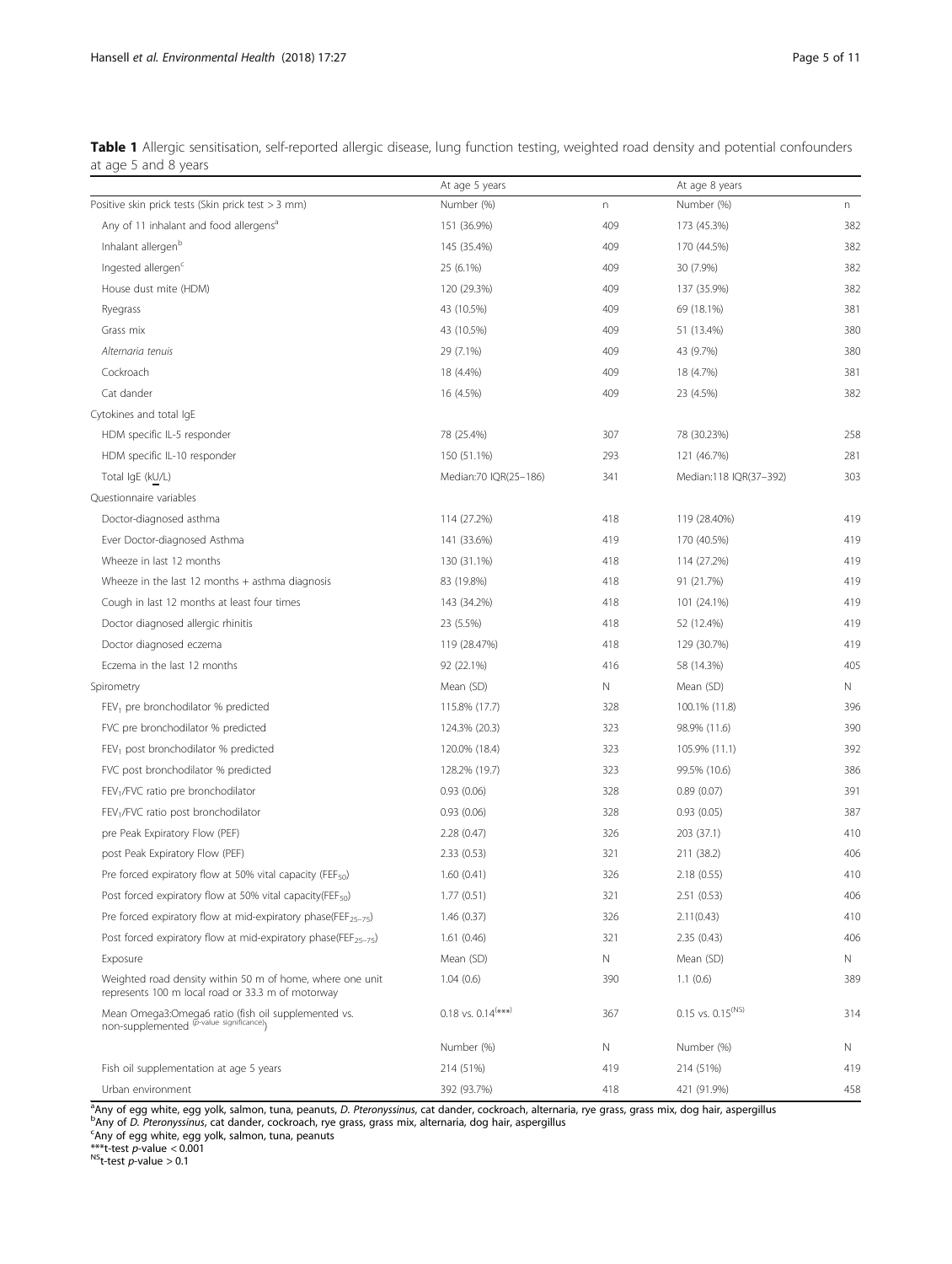| Total IgE                                     | No fish oil supplementation |                    |                |            |             | Fish oil supplementation |                |            |       |  |
|-----------------------------------------------|-----------------------------|--------------------|----------------|------------|-------------|--------------------------|----------------|------------|-------|--|
|                                               | N                           | Mean<br>difference | 95% CI         | $p$ -value | $\mathbb N$ | Mean<br>difference       | 95% CI         | $p$ -value |       |  |
| Total IgE (kU/L)                              | 165                         | $-0.023$           | $-0.29 - 0.34$ | 0.760      | 161         | $-0.18$                  | $-0.34 - 0.20$ | 0.785      | 0.291 |  |
| Questionnaire variables                       |                             | <b>RR</b>          |                |            |             | <b>RR</b>                |                |            |       |  |
| Doctor diagnosed asthma                       | 186                         | 0.91               | $0.58 - 1.43$  | 0.689      | 186         | 1.18                     | $0.82 - 1.71$  | 0.370      | 0.384 |  |
| Ever had doctor diagnosed asthma              | 186                         | 0.91               | $0.63 - 1.29$  | 0.556      | 186         | 1.10                     | $0.84 - 1.44$  | 0.746      | 0.423 |  |
| Wheeze in the last 12 months                  | 186                         | 1.18               | $0.81 - 1.72$  | 0.387      | 186         | 1.05                     | $0.79 - 1.39$  | 0.724      | 0.664 |  |
| Wheeze in the last 12 months & asthma         | 186                         | 1.08               | $0.60 - 1.95$  | 0.798      | 186         | 0.90                     | $0.59 - 1.38$  | 0.641      | 0.770 |  |
| Cough more than 4 times in the last 12 months | 186                         | 1.14               | $0.81 - 1.59$  | 0.459      | 186         | 1.20                     | $0.95 - 1.53$  | 0.132      | 0.794 |  |
| Doctor diagnosed Eczema                       | 186                         | 1.13               | $0.78 - 1.65$  | 0.514      | 186         | 1.43                     | $1.10 - 1.87$  | 0.007      | 0.631 |  |
| Eczema in the last 12 months                  | 185                         | 1.46               | $1.01 - 2.11$  | 0.043      | 186         | 1.34                     | $0.96 - 1.87$  | 0.085      | 0.882 |  |
| Doctor diagnosed allergic rhinitis            | 186                         | 1.27               | $0.61 - 2.64$  | 0.528      | 186         | 3.44                     | $1.82 - 6.47$  | 0.000      | 0.969 |  |
| Skin prick tests                              |                             |                    |                |            |             |                          |                |            |       |  |
| Any of 11 inhalant and food allergens         | 181                         | 1.34               | $1.00 - 1.80$  | 0.054      | 186         | 0.90                     | $0.67 - 1.21$  | 0.493      | 0.042 |  |
| Inhalant allergen                             | 181                         | 1.40               | $1.04 - 1.89$  | 0.029      | 186         | 0.91                     | $0.67 - 1.23$  | 0.544      | 0.027 |  |
| Ingested allergen                             | 181                         | 0.51               | $0.10 - 2.63$  | 0.424      | 186         | 1.28                     | $0.55 - 2.99$  | 0.571      | 0.695 |  |
| House dust mite (HDM)                         | 181                         | 1.74               | $1.22 - 2.48$  | 0.002      | 186         | 1.03                     | $0.76 - 1.41$  | 0.840      | 0.015 |  |
| Alternaria tenuis                             | 181                         | 0.27               | $0.11 - 0.64$  | 0.003      | 186         | 0.96                     | $0.51 - 1.82$  | 0.906      | 0.567 |  |
| Grass mix                                     | 181                         | 1.34               | $0.71 - 2.55$  | 0.368      | 186         | 1.04                     | $0.56 - 1.92$  | 0.910      | 0.963 |  |
| Rye Grass                                     | 181                         | 1.33               | $0.70 - 2.53$  | 0.382      | 185         | 1.08                     | $0.66 - 1.78$  | 0.761      | 0.906 |  |
| HDM-specific cytokines                        |                             |                    |                |            |             |                          |                |            |       |  |
| $ L-5  > 10$ pg/ml)                           | 139                         | 1.83               | $1.21 - 2.76$  | 0.004      | 139         | 0.65                     | $0.38 - 1.11$  | 0.117      | 0.003 |  |
| $ L-10 \rangle$ (> 10 pg/ml)                  | 131                         | 1                  | $0.83 - 1.22$  | 0.969      | 133         | 0.98                     | $0.83 - 1.16$  | 0.817      | 0.981 |  |

<span id="page-5-0"></span>Table 2 Associations of selected allergic and respiratory outcomes at age 5 years in relation to weighted road density within a 50 m radius of home adjusted for potential confounders stratified by fish oil supplementation

All models are adjusted for sex, father's education, mother's education, environmental tobacco smoke exposure, breastfed to 6 months, any dog owned by 5 or 8 years, any cat owned by 5 or 8 years, maternal smoking in pregnancy, gas cooking at home

Interaction term of fish oil supplementation with weighted road density was added as a separate term into a Poisson model

Mean difference, Relative Risks (RRs) and 95% confidence intervals (95% CI) represent increase in risk per unit increase in weighted road density, representing 100 m local road or 33.3 m of motorway within 50 m of the home. N = number of children

#### Repeated measures analysis for age 5 and 8 years

The repeated measures analysis that combined outcomes measured at ages 5 and age 8 years was suggestive of interactions for HDM-specific IL-5 (Additional file [2](#page-9-0): Tables S4 and S5); again no effect was seen on lung function. When restricting the repeated measures analysis to those who did not move house between the age of 5 and 8 years, interactions between fish oil supplementation and weighted road density for positive SPT for HDM, inhalant and all-allergen SPTs and for HDM-specific IL-5 responses (Table [4](#page-7-0)) showed a similar pattern to that seen for age 5 years (Table 2) but with higher RRs. Specifically, for WRD and HDM SPT, the RR was 2.36 (1.34–4.14) for the control group and 0.97 (0.67–1.42) for the 'active supplement intervention' group. Results for lung function (Table [5](#page-8-0)) suggested interaction for pre- but not post-bronchodilator  $FEV<sub>1</sub>/FVC$  ratio, with a 3% (5% to 1%) decrease in  $FEV<sub>1</sub>/FVC$  ratio for the control group but no effect among children in the 'active supplement intervention' group. Restricting analyses to those who were atopic did not suggest significant interaction for the supplement intervention (Additional file [2](#page-9-0): Tables S6 and S7), but numbers in each cell were small.

## **Discussion**

To examine our hypothesis that fish oil supplementation might modify adverse effects of TRAP, we conducted a secondary analysis of a RCT that had previously shown no effect overall of fish oil supplementation on incidence of asthma or allergic sensitisation [\[7](#page-10-0)]. Analyses suggested protective effect modification by randomisation group status on associations between WRD within 50 m of home and HDM sensitisation whether assessed by SPT or HDM-specific cytokine responses and on pre- (but not post-) bronchodilator  $FEV<sub>1</sub>/FVC$  ratio. Impacts of the active supplement intervention, which included fish oil supplementation and provision of canola-based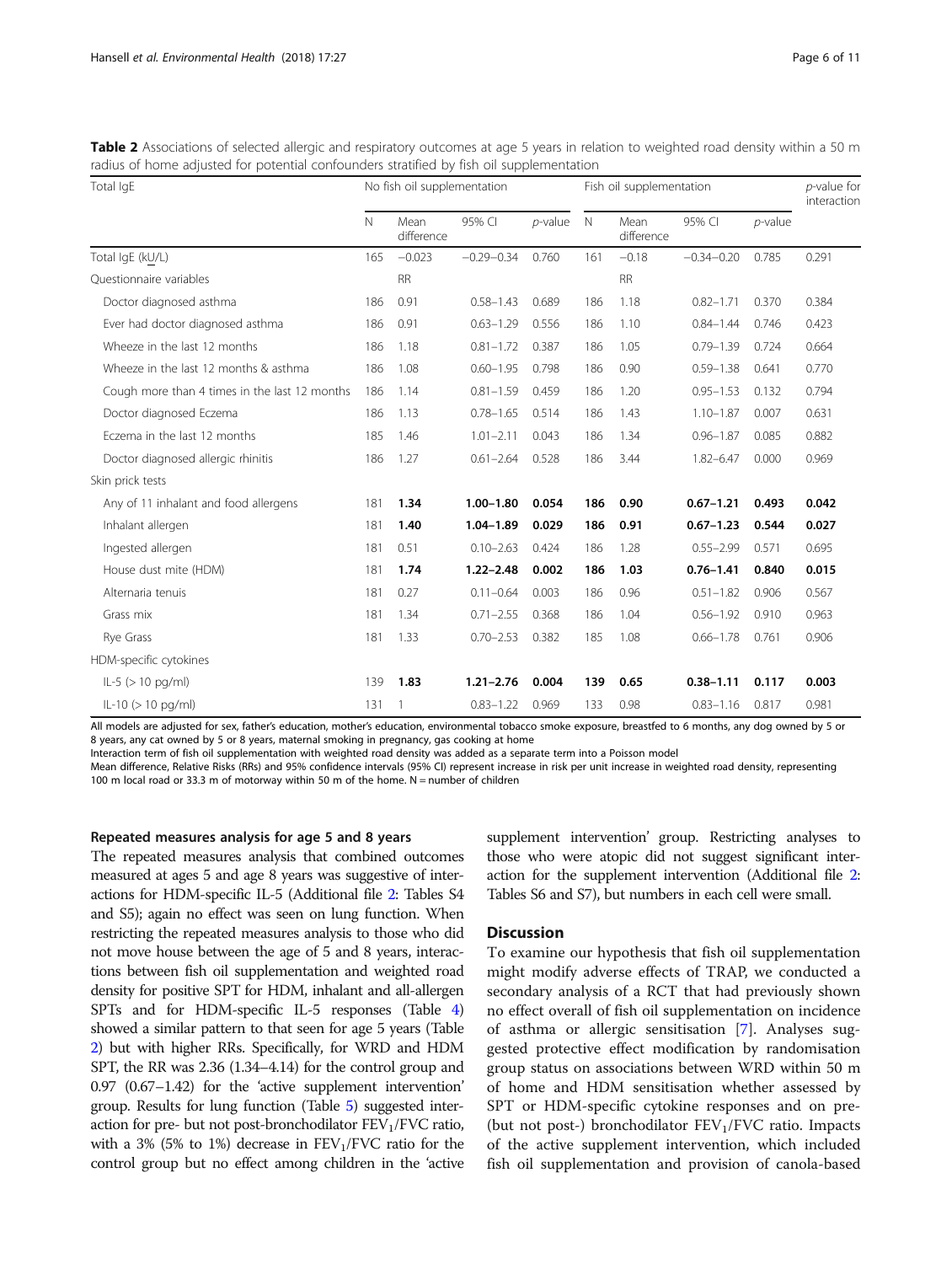<span id="page-6-0"></span>Table 3 Associations of lung function measurements at age 5 years in relation to weighted road density within a 50 m radius of home adjusted for potential confounders stratified by fish oil supplementation

|                                                                        | No fish oil supplementation |                    |                       |              | Fish oil supplementation | <i>p</i> -value for<br>interaction |                        |            |       |
|------------------------------------------------------------------------|-----------------------------|--------------------|-----------------------|--------------|--------------------------|------------------------------------|------------------------|------------|-------|
|                                                                        | N                           | Mean<br>Difference | 95% CI                | $p$ -value N |                          | Mean<br>Difference                 | 95% CI                 | $p$ -value |       |
| log (FEV1 pre bronchodilator (L))                                      |                             | $154 -0.04$        | $-0.09 - 0.01$        | 0.083        |                          | $147 - 0.04$                       | $-0.08 - 0.01$         | 0.100      | 0.760 |
| log (FEV1 post bronchodilator (L))                                     | 151                         | $-0.03$            | $-0.08 - 0.01$        | 0.150        |                          | $146 - 0.03$                       | $-0.08 - 0.02$ 0.188   |            | 0.808 |
| log (FVC pre bronchodilator (L))                                       |                             | $154 - 0.05$       | $-0.10 - 0.01$        | 0.102        |                          | $147 -0.03$                        | $-0.08 - 0.01$ 0.171   |            | 0.854 |
| log (FVC post bronchodilator (L))                                      |                             | $151 - 0.03$       | $-0.08 - 0.03$ 0.306  |              |                          | $146 - 0.01$                       | $-0.06 - 0.04$ 0.641   |            | 0.950 |
| FEV1/FVC ratio pre bronchodilator                                      |                             | $154 -0.05$        | $-0.10 - 0.00$ 0.037  |              |                          | $147 - 0.03$                       | $-0.07 - 0.01$ 0.126   |            | 0.932 |
| FEV1/FVC ratio post bronchodilator                                     |                             | $151 -0.04$        | $-0.08 - 0.01$ 0.102  |              |                          | $146 - 0.03$                       | $-0.08 - 0.01$ 0.175   |            | 0.908 |
| pre Peak Expiratory Flow (PEF)                                         |                             | $154 -0.05$        | $-0.10 - 0.00$ 0.073  |              |                          | $147 - 0.03$                       | $-0.07 - 0.02$ 0.237   |            | 0.903 |
| post Peak Expiratory Flow (PEF)                                        |                             | $151 - 0.03$       | $-0.07 - 0.02$        | 0.240        |                          | $146 - 0.01$                       | $-0.05 - 0.03$ 0.727   |            | 0.795 |
| Pre forced expiratory flow at 50% vital<br>capacity (FEF $_{50}$ )     | 154 0                       |                    | $-0.02 - 0.01$ 0.623  |              |                          | $147 - 0.01$                       | $-0.02 - 0.01$ 0.549   |            | 0.935 |
| Post forced expiratory flow at 50% vital capacity (FEF $_{50}$ )       | 151                         | $-0.01$            | $-0.02 - 0.01$ 0.349  |              |                          | $146 -0.02$                        | $-0.04 - 0.00$ 0.022   |            | 0.408 |
| Pre forced expiratory flow at mid-expiratory phase<br>$(FEF_{25-75})$  |                             | 102 5.30           | $-6.24 - 16.85$ 0.364 |              | 99                       | $-0.32$                            | $-14.53 - 13.88$ 0.964 |            | 0.386 |
| Post forced expiratory flow at mid-expiratory phase<br>$(FEF_{25-75})$ |                             | 100 6.23           | $-6.04 - 18.50$ 0.316 |              | 98                       | $-0.49$                            | $-14.22 - 13.24$ 0.944 |            | 0.410 |

All models are adjusted for age at spirometry, height at spirometry, weight at spirometry, sex, father's education, mother's education, environmental tobacco smoke exposure, breastfed to 6 months, any dog owned by 5 or 8 years, any cat owned by 5 or 8 years, maternal smoking in pregnancy, gas cooking at home Interaction term of fish oil supplementation with weighted road density was added as a separate term into a random intercept Poisson model. Mean difference, Relative Risks (RRs) and 95% confidence intervals (95% CI) represent increase in risk per unit increase in weighted road density, representing 100 m local road or 33.3 m of motorway within 50 m of the home.  $N =$  number of children

oils and spreads, were also seen for all-allergen and inhalant allergen SPTs although these aggregate outcomes were strongly influenced by HDM-specific sensitisation status as this was the most common allergen to which participants were sensitised (Table [1](#page-4-0)).

Previously [\[16](#page-10-0)], we showed in this cohort of children with a family history of asthma or atopy that WRD within 50 m of home, an index of exposure to TRAP, was associated with the higher probability of having positive HDM SPT and HDM specific IgE, for doctor-diagnosed allergic rhinitis and small decreases of pre-and post- bronchodila-tor PEF, FEF<sub>50</sub> and FEF<sub>25-75</sub> [[16](#page-10-0)], but we did not see associations with HDM-specific cytokine responses.

The aim of the fish oil supplementation was to alter the balance of n-6 and n-3 polyunsaturated fatty acids (PUFA), thus reducing the production of eicosanoid mediators produced from the n-6 PUFA arachidonic acid [\[20\]](#page-10-0) that are key mediators of the airway inflammatory response. There may have been additional impacts on leukocyte chemotaxis, adhesion molecule expression and leukocyte-endothelial adhesive interactions, production of inflammatory cytokines and T-helper 1 lymphocyte activity [[20](#page-10-0)], and reduction of inflammatory mediators [\[21\]](#page-10-0).

It is difficult to conduct randomization of fish consumption, but observational studies of intake of fish in childhood have reported protective effects on asthma (four studies) [[11](#page-10-0)] and allergic rhinitis [\[22](#page-10-0)]. Such studies have generally

considered fish and fish oil intake in isolation and have not investigated co-factors or environmental agents that may have a role in the development of allergic disease.

The novel feature of this study is the assessment of environment-environment interactions that may, at least partly, explain inconsistencies in previous research that ignored these interactions. An RCT in children aged 6 years in South Africa found that long chain fish oil supplementation prevented increases in (primarily respiratory) infection associated with iron supplementation [[23\]](#page-10-0), which the authors attributed to iron-induced oxidative stress and inflammation. This is relevant here as TRAP produces inflammation that may in part relate to oxidative potential of metals included in the particulate fraction [\[18\]](#page-10-0). As well as potential for fish oils to reduce inflammatory responses  $[5, 20]$  $[5, 20]$  $[5, 20]$  $[5, 20]$ , other mechanisms by which fish oils may modify effects of TRAP include indirect influence on immune responses, via potential to influence the composition of the microbiome [[24](#page-10-0), [25](#page-10-0)].

Epigenetics may help provide a mechanism explaining the findings from this study. Traffic related air pollution has been shown to induce changes in methylation levels in genes relevant to asthma and allergic sensitisation [\[26](#page-10-0), [27](#page-10-0)] and histone H3 modification [[28](#page-10-0)], probably by increasing oxidative stress and pro-inflammatory responses. Epigenetic variations near and through the fatty acid desaturase (FADS) gene cluster account for variations in circulating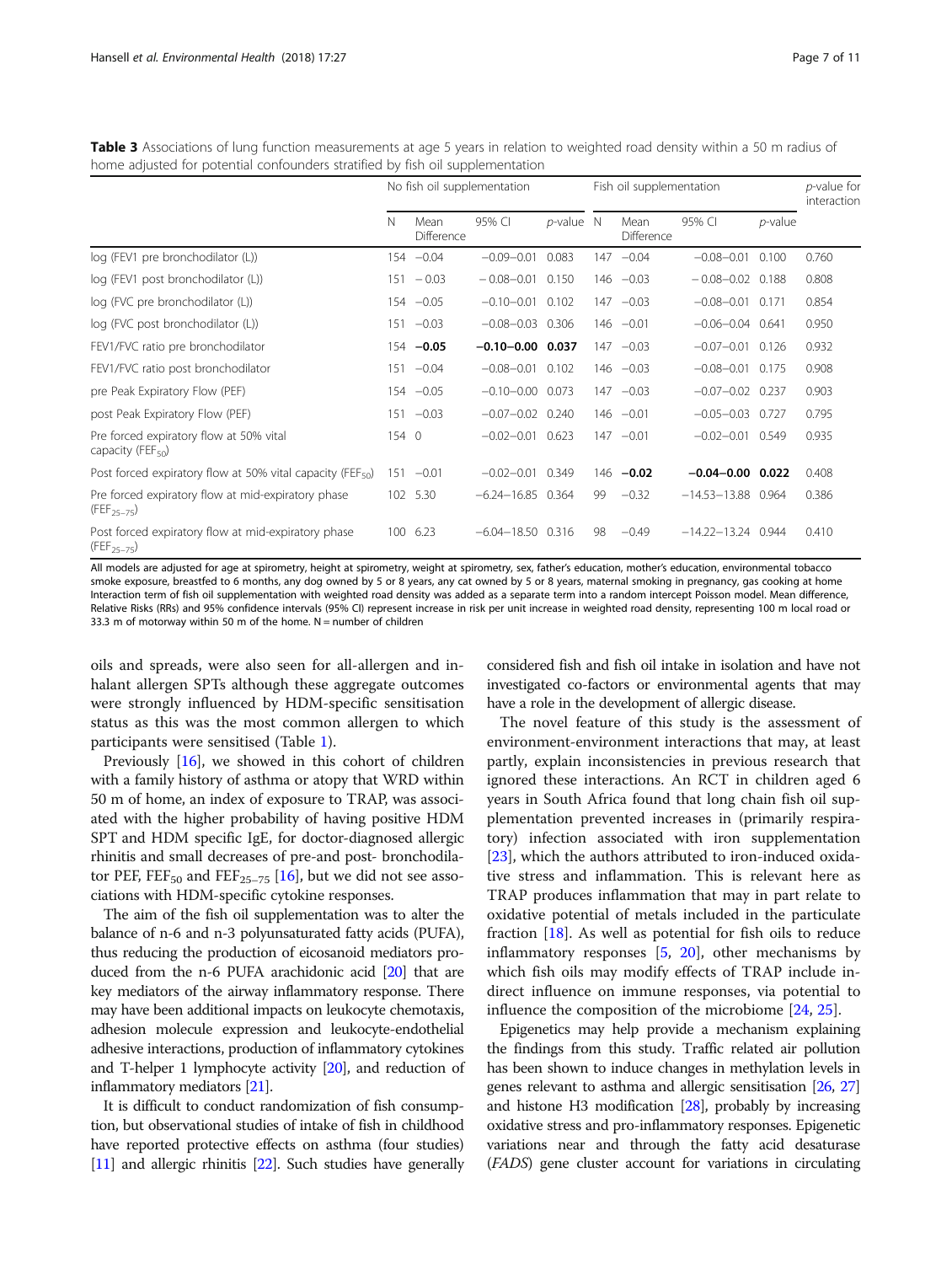<span id="page-7-0"></span>Table 4 Repeated measures analysis of combined age 5 and 8 years: Associations of selected allergic and respiratory outcomes in relation to weighted road density within a 50 m radius of home stratified by fish oil supplementation and restricted to non-movers between age 5 and 8 years

| Total IgE                                     |     | No fish oil supplementation |                |            | Fish oil supplementation | $p$ -value for<br>interaction |                |            |         |
|-----------------------------------------------|-----|-----------------------------|----------------|------------|--------------------------|-------------------------------|----------------|------------|---------|
|                                               | N   | Mean<br>difference          | 95% CI         | $p$ -value | $\mathbb N$              | Mean<br>difference            | 95% CI         | $p$ -value |         |
| Total IgE (kU/L)                              | 95  | $-0.023$                    | $-0.28 - 0.24$ | 0.860      | 95                       | $-0.11$                       | $-0.36 - 0.15$ | 0.414      | 0.786   |
| Ouestionnaire variables                       |     | <b>RR</b>                   |                |            |                          | <b>RR</b>                     |                |            |         |
| Doctor diagnosed asthma                       | 126 | 1.11                        | $0.66 - 1.89$  | 0.688      | 111                      | 0.94                          | $0.64 - 1.40$  | 0.781      | 0.763   |
| Ever had doctor diagnosed asthma              | 126 | 1.03                        | $0.66 - 1.62$  | 0.889      | 111                      | 0.78                          | $0.54 - 1.16$  | 0.231      | 0.387   |
| Wheeze in the last 12 months                  | 126 | 1.17                        | $0.74 - 1.87$  | 0.499      | 111                      | 0.87                          | $0.64 - 1.21$  | 0.433      | 0.472   |
| Wheeze in the last 12 months & asthma         | 126 | 1.23                        | $0.65 - 2.36$  | 0.525      | 111                      | 0.71                          | $0.46 - 1.13$  | 0.155      | 0.308   |
| Cough more than 4 times in the last 12 months | 126 | 1.26                        | $0.83 - 1.90$  | 0.280      | 111                      | 1.19                          | $0.85 - 1.67$  | 0.308      | 0.955   |
| Doctor diagnosed Eczema                       | 126 | 1.33                        | $0.85 - 2.06$  | 0.209      | 111                      | 1.25                          | $0.85 - 1.83$  | 0.260      | 0.749   |
| Eczema in the last 12 months                  | 125 | 1.57                        | $0.88 - 2.78$  | 0.123      | 110                      | 1.01                          | $0.58 - 1.77$  | 0.973      | 0.467   |
| Doctor diagnosed allergic rhinitis            | 126 | 2.02                        | $0.90 - 4.51$  | 0.086      | 111                      | 2.38                          | $1.01 - 5.62$  | 0.048      | 0.606   |
| Positive Skin prick tests                     |     |                             |                |            |                          |                               |                |            |         |
| Any of 11 inhalant and food allergens         | 121 | 1.62                        | $1.08 - 2.45$  | 0.021      | 107                      | 0.75                          | $0.53 - 1.09$  | 0.131      | 0.031   |
| Inhalant allergen                             | 121 | 1.69                        | $1.10 - 2.60$  | 0.016      | 107                      | 0.77                          | $0.54 - 1.11$  | 0.165      | 0.031   |
| Ingested allergen                             | 121 | 1.49                        | $0.45 - 4.89$  | 0.510      | 107                      | 1.00                          | $0.53 - 1.90$  | 0.996      | 0.800   |
| House dust mite (HDM)                         | 121 | 2.36                        | $1.34 - 4.14$  | 0.002      | 107                      | 0.97                          | $0.67 - 1.42$  | 0.902      | 0.026   |
| Alternaria tenuis                             | 121 | 0.88                        | $0.37 - 2.05$  | 0.762      | 107                      | 0.71                          | $0.38 - 1.35$  | 0.299      | 0.500   |
| Grass mix                                     | 121 | 1.57                        | $0.63 - 3.92$  | 0.334      | 107                      | 0.81                          | $0.43 - 1.55$  | 0.535      | 0.406   |
| Rye Grass                                     | 121 | 1.73                        | $0.78 - 3.86$  | 0.180      | 107                      | 0.75                          | $0.35 - 1.63$  | 0.475      | 0.206   |
| HDM sensitization                             |     |                             |                |            |                          |                               |                |            |         |
| $ L-5 (> 10 pg/ml)$                           | 83  | 2.05                        | $1.26 - 3.32$  | 0.003      | 79                       | 0.61                          | $0.40 - 0.92$  | 0.0186     | < 0.001 |
| $ L-10 (> 10$ pg/ml)                          | 82  | 1                           | $0.76 - 1.31$  | 0.996      | 77                       | 0.87                          | $0.72 - 1.03$  | 0.112      | 0.672   |

All models are adjusted for sex, father's education, mother's education, environmental tobacco smoke exposure, breastfed to 6 months, any dog owned by 5 or 8 years, any cat owned by 5 or 8 years, maternal smoking in pregnancy, gas cooking at home

Interaction term of fish oil supplementation with weighted road density was added as a separate term into a random intercept Poisson model. Mean difference, Relative Risks (RRs) and 95% confidence intervals (95% CI) represent increase in risk per unit increase in weighted road density, representing 100 m local road or 33.3 m of motorway within given radius of the home.  $N =$  number of children

and cellular long-chain PUFAs, the bioactive metabolites synthesised from dietary PUFAs [\[29](#page-10-0)]. Supplementation with dietary n-3 PUFA has been shown to be associated with DNA methylation of PUFA biosynthesis genes [\[30\]](#page-10-0), leading to gene silencing of inflammatory pathways [\[31,](#page-10-0) [32](#page-10-0)]. In this study, the fatty acid dietary supplementation occurred during the first 5 years of life which coincides with a critical time in development of the immune system, therefore a hypothesis from our findings is that epigenetic modification induced by exposure to traffic related air pollution was protected against by epigenetic changes in children who received the dietary intervention.

Particular strengths of this study are that we conducted a post hoc analysis based on randomized allocation to a fish oil intervention. Compliance with the fish oil intervention was good in assessments conducted at 18 months, 3 and 5 years, verified by plasma omega-3/omega-6 ratios

[[15](#page-10-0)]. We did not conduct analyses based on ratios as these represent a snapshot at the time of clinic visit and may not be a good marker of long-term use of the supplement. Findings suggest it may be possible to modify sensitisation within the first 5 years of life, but, as the interventions were from birth until age 5 years, it was not possible to investigate optimal time windows for these effects within this time period. We conducted repeated measures analyses combining exposure and outcome observations from age 5 and age 8 years as there was no statistically significant difference between observed association patterns for outcomes at age 5 and age 8 years – the lack of difference suggests there was no important change in the protective effect of the supplement in the 3 year period following cessation of the active intervention.

Experimental studies have shown that diesel particulates act as adjuvants and increase sensitization to new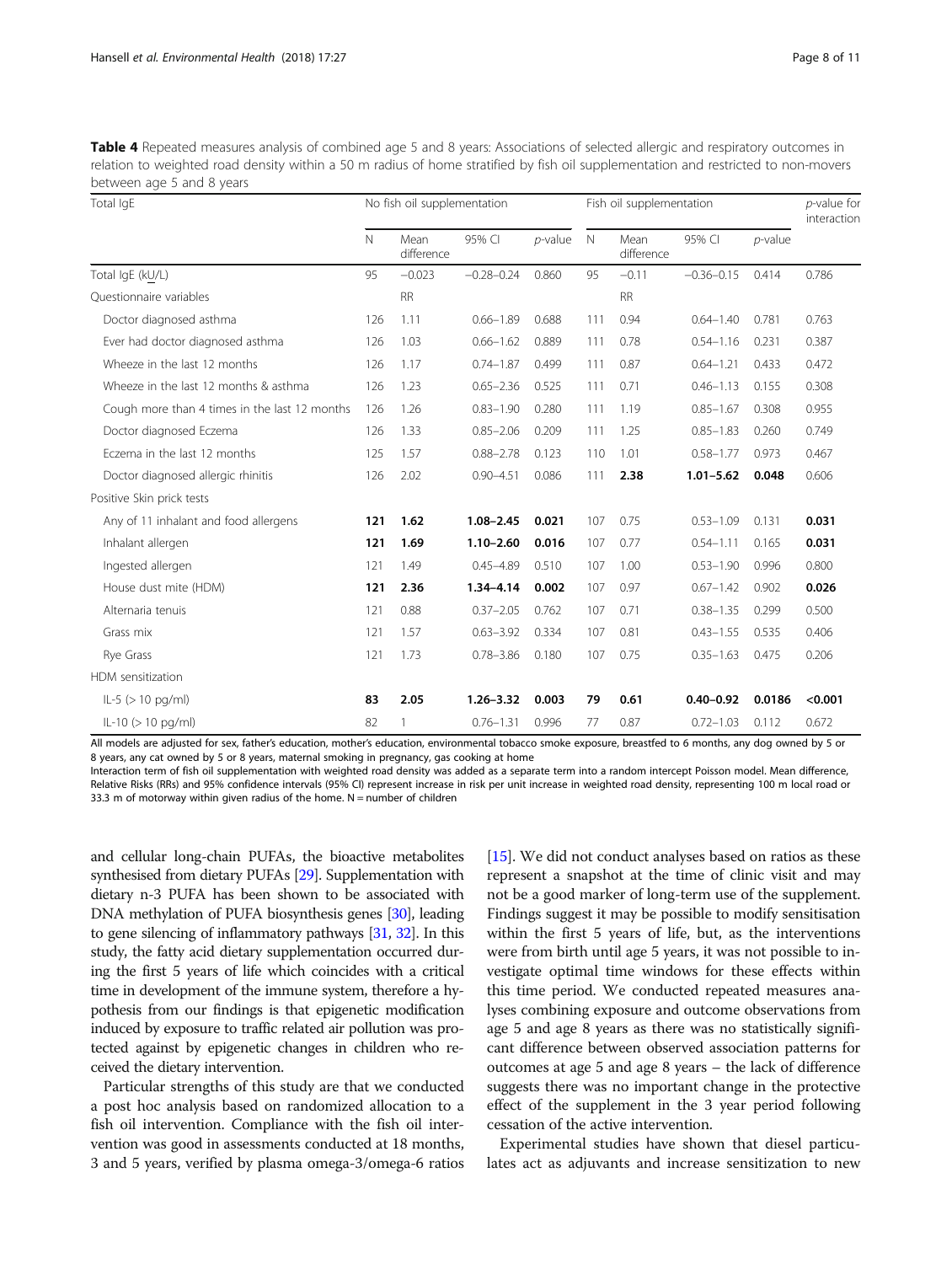<span id="page-8-0"></span>Table 5 Repeated measures analysis of combined age 5 and 8 years: Associations of lung function measurements in relation to weighted road density within a 50 m radius of home and stratified by fish oil supplementation restricted to non-movers between age 5 and 8 years

|                                                                                 |     | No fish oil supplementation |                       |              | Fish oil supplementation | p-value for<br>interaction |                      |            |       |
|---------------------------------------------------------------------------------|-----|-----------------------------|-----------------------|--------------|--------------------------|----------------------------|----------------------|------------|-------|
|                                                                                 | N   | Mean Difference             | 95% CI                | $p$ -value N |                          | Mean Difference            | 95% CI               | $p$ -value |       |
| log(FEV1 pre bronchodilator (L))                                                |     | $114 - 0.06$                | $-0.11 - 0.02$        | 0.009        | 1010                     |                            | $-0.04 - 0.04$ 0.938 |            | 0.088 |
| log(FEV1 post bronchodilator (L))                                               | 111 | $-0.04$                     | $-0.08 - 0.00$        | 0.050        |                          | $100 -0.01$                | $-0.05 - 0.02$ 0.505 |            | 0.508 |
| log (FVC pre bronchodilator (L))                                                | 113 | $-0.03$                     | $-0.07 - 0.01$        | 0.200        | 99                       | $\circ$                    | $-0.04 - 0.04$       | 0.997      | 0.680 |
| log (FVC post bronchodilator (L))                                               | 110 | $-0.01$                     | $-0.05 - 0.03$        | 0.587        | 98                       | $\Omega$                   | $-0.04 - 0.03$       | 0.846      | 0.843 |
| FEV1/FVC ratio pre bronchodilator                                               | 113 | $-0.03$                     | $-0.05 - 0.01$        | 0.014        | 99                       | $\Omega$                   | $-0.02 - 0.02$       | 0.979      | 0.031 |
| FEV1/FVC ratio post bronchodilator                                              | 110 | $-0.02$                     | $-0.04 - 0.01$        | 0.010        | 98                       | $-0.01$                    | $-0.02 - 0.01$       | 0.239      | 0.139 |
| pre Peak Expiratory Flow (PEF)                                                  | 91  | 4.33                        | $-4.09 - 12.75$       | 0.313        | 85                       | $-0.55$                    | $-7.14 - 6.04$       | 0.871      | 0.252 |
| post Peak Expiratory Flow (PEF)                                                 | 90  | 8.46                        | $-0.07 - 16.98$ 0.051 |              | 84                       | $-2.57$                    | $-9.29 - 4.14$       | 0.453      | 0.056 |
| Pre forced expiratory flow at 50% vital<br>capacity (FEF $_{50}$ )              | 91  | $-0.09$                     | $-0.22 - 0.05$        | 0.227        | 85                       | 0.01                       | $-0.11 - 0.13$       | 0.893      | 0.380 |
| Post forced expiratory flow at 50% vital<br>capacity (FEF $_{50}$ )             | 90  | $-0.08$                     | $-0.23 - 0.08$        | 0.333        | 84                       | $-0.09$                    | $-0.22 - 0.04$       | 0.19       | 0.757 |
| Pre forced expiratory flow at mid-<br>expiratory phase (FEF <sub>25-75</sub> )  | 91  | $-0.07$                     | $-0.18 - 0.05$        | 0.270        | 85                       | $-0.02$                    | $-0.12 - 0.08$       | 0.743      | 0.747 |
| Post forced expiratory flow at mid-<br>expiratory phase (FEF <sub>25-75</sub> ) | 90  | $-0.03$                     | $-0.16 - 0.11$        | 0.701        | 84                       | $-0.08$                    | $-0.20 - 0.03$       | 0.161      | 0.369 |

All models are adjusted for age at spirometry, height at spirometry, weight at spirometry, sex, father's education, mother's education, environmental tobacco smoke exposure, breastfed to 6 months, any dog owned by 5 or 8 years, any cat owned by 5 or 8 years, maternal smoking in pregnancy, gas cooking at home Interaction term of fish oil supplementation with weighted road density was added as a separate term into a random intercept Poisson model. Mean difference, Relative Risks (RRs) and 95% confidence intervals (95% CI) represent increase in risk per unit increase in weighted road density, representing 100 m local road or 33.3 m of motorway within 50 m of the home.  $N =$  number of children

allergens [[33\]](#page-10-0). We used WRD at the place of residence as an indicator of exposure to TRAP. We did not have information on air pollutant concentrations or traffic count in the street of residence, but a previous evaluation of the WRD measure found this to be as strongly predictive of  $NO<sub>2</sub>$  (measured by passive samplers) as was traffic volumes in a previous study in 2006–7 involving 38 monitoring sites in Sydney [\[17\]](#page-10-0).

We found interactions between fish oil supplementation and HDM sensitization, and for pre- but not postbronchodilator FEV1/FVC ratio (in non-movers, i.e. reducing exposure misclassification bias), but not for symptoms. One of the issues with studying asthma symptoms (breathless, cough and wheeze) is that they may be caused by a heterogeneous range of conditions with different causes. For example, up to six distinct wheezing phenotypes have been suggested [[34,](#page-10-0) [35](#page-10-0)]. Furthermore, symptoms are substantially affected by the use of medications. Hence, it is not particularly surprising the effect of one specific cause for symptoms, as tested here, might be difficult to detect. In contrast to symptoms, allergic sensitisation is a less heterogeneous outcome and is not influenced by treatment.

Our TRAP proxy measure, WRD within 50 m of each residence, was constructed and evaluated at the time children were aged 8 years. We were unable to

retrospectively construct a lifetime residential history and as a result we were unable to look at the effect of the timing of TRAP exposure on the observed associations. We applied the WRD measure to place of residence at age 5 years (as TRAP exposures were expected to be similar over the 3 year period) and age 8 years, but this will have led to some exposure misclassification. We note that the effects were greater in the analyses that were restricted to non-movers between age 5 and age 8 years. This is consistent with the expected impact of a reduction in exposure misclassification.

This was a post hoc analysis of a relatively small cohort with potential selection bias related to both recruitment criteria and to selective drop-out of children. Just under a third of eligible pregnant mothers agreed to participate in the original RCT, however, this decision could not have been influenced by the child's as yet unknown asthma or allergic status. A further quarter of children had dropped out of the cohort by age 8 years; this was not related to exposure (WRD), but children who dropped out were more likely to have parents without a university education [[16](#page-10-0)]. The latter might introduce bias that would reduce the size of an observed effect, as children of lower socio-economic status may be more likely to have a diet with a lower omega-3/omega-6 ratio, and therefore benefit more from fish oil supplementation. Some of the associations may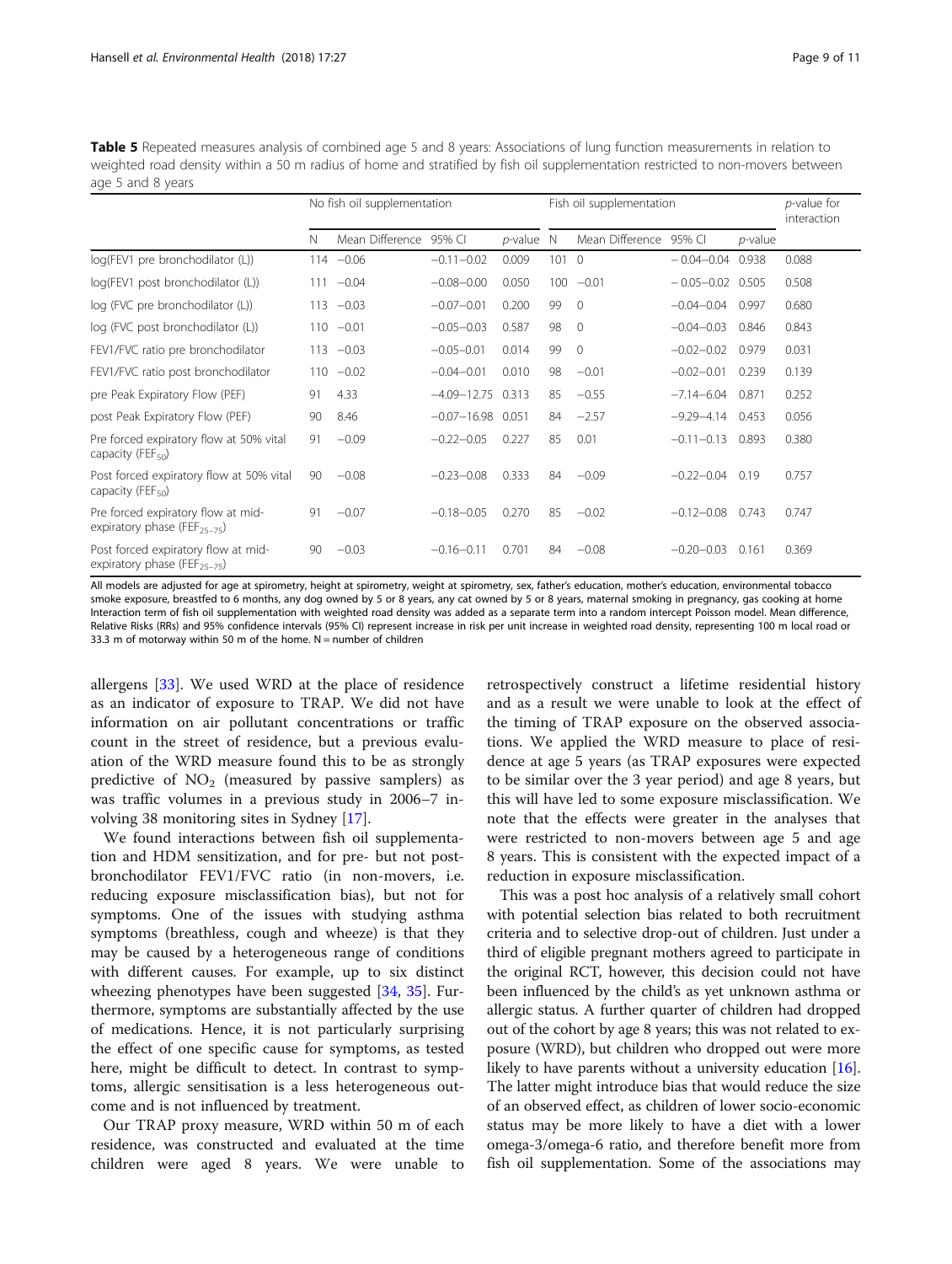<span id="page-9-0"></span>have been a result of chance, due to the number of analyses conducted. However, findings were consistent over various sensitivity analyses and between independent measures of HDM allergen sensitisation – SPT and cytokine responses. Further, the RCT was intentionally conducted in children expected to be at higher genetic likelihood of allergic sensitisation because of a family history of asthma, representing a group most likely to benefit from the intervention, but which may limit generalisability. Findings should be viewed as a hypothesis generating analysis and would need replication before inferring causality.

## Conclusions

This study, conducted in children who were randomized to fish oil supplementation or placebo from birth to age 5 years, suggested that fish oil supplementation in early childhood may mitigate excess risk of allergic sensitisation associated with higher exposure to TRAP. This important interaction needs confirmation in independent cohorts and randomized trials, but the findings highlight the importance of studying environment-environment interactions.

## Additional files

[Additional file 1:](https://doi.org/10.1186/s12940-018-0370-5) Supplementary methods. (DOC 72 kb)

[Additional file 2:](https://doi.org/10.1186/s12940-018-0370-5) Supplementary results. Table S1. Descriptive table of potential confounders at follow-ups at age 5 and 8 years. Table S2. Associations of selected allergic and respiratory outcomes at age 8 years in relation to traffic density within a 50 m radius of home adjusted for potential confounders and stratified by fish oil supplementation. Table S3. Associations of lung function outcomes at age 8 years in relation to traffic density within a 50 m radius of home adjusted for potential confounders and stratified by fish oil supplementation. Table S4. Repeated measures analysis of combined age 5 and 8 years: Associations of selected allergic and respiratory outcomes in relation to traffic density within a 50 m radius of home adjusted for potential confounders stratified by fish oil supplementation. Table S5. Repeated measures analysis of combined age 5 and 8 years: Associations of lung function measurements in relation to traffic density within a 50 m radius of home adjusted for potential confounders and stratified by fish oil supplementation. Table S6. Repeated measures analysis of combined age 5 and 8 years in atopic children: Associations of selected respiratory outcomes in relation to traffic density within a 50 m radius of home stratified by fish oil supplementation. Table S7. Repeated measures analysis of combined age 5 and 8 years in atopic children. Associations of lung function measurements in relation to traffic density within a 50 m radius of home adjusted for potential confounders and stratified by fish oil supplementation. (DOC 195 kb)

#### Abbreviations

CAPS: Childhood Asthma Prevention Study; ESCAPE: European Study of Cohorts and Air Pollution Effects; FEF<sub>25-75</sub>: Forced Expiratory Flow at 25-75% of FVC; FEF<sub>50</sub>: Forced Expiratory Flow at 50% of FVC; FEV<sub>1</sub>: Forced Expiratory Volume in one second; FVC: Forced Vital Capacity; GNAF: Geographic National Address File; HDM: House Dust Mite; IL-10: Interleukin-10; IL-5: Interleukin-5; NO<sub>2</sub>: Nitrogen dioxide; PEF: Peak Expiratory Flow; PUFA: Polyunsaturated Fatty Acids; RR: Relative Risk; SPT: Skin Prick Test; TRAP: Traffic Related Air Pollution; WRD: Weighted Road Density

#### Acknowledgements

The Childhood Asthma Prevention Study Team who include the current authors, plus Catarina Almqvist, Rosario D Ampon, Julian Ayer, Tessa Bird, Bronwyn K Brew, David Celermajer, Christopher T Cowell, Daniele Crisafulli, Sally Criss, Stella Davis, Wafaa Nabil Ezz, Samantha Forbes, Frances L Garden, Andrew S Kemp, Natalia Knezevic, William Krause, Craig M Mellis, Seema Mihrshahi, Mark Neumann, Jennifer K Peat, Andres Quinones-Lucio, Michael Skilton, Anne Tattam Carl H. Vanlaar, Nicola Vukasin, Craig Wainwright, Christina Weber-Chrysochoou, Ann J Woolcock, Jie Zhou. We thank Nectarios Rose for work on the road density measures.

#### Funding

This work was supported by the National Health and Medical Research Council of Australia, Cooperative Research Centre for Asthma, New South Wales Department of Health, Children's Hospital Westmead, University of Sydney, Faculty of Medicine, University of Sydney, Faculty of Medicine, Strategic Research Grant 2008. Contributions of goods and services were made by Allergopharma Joachim Ganzer KG Germany, John Sands Australia, Hasbro, Toll refrigerated, AstraZeneca Australia, and Nu-Mega Ingredients Pty Ltd. Goods were provided at reduced cost by Auspharm, Allersearch and Goodman Fielder Foods. AH was funded by Wellcome Trust grant number 075833 and a University of Sydney International Visiting Research Fellowship. The work of the UK Small Area Health Statistics Unit is funded by Public Health England as part of the MRC-PHE Centre for Environment and Health, funded also by the UK Medical Research Council (Medical Research Council-Public Health England Centre for Environment and Health Grant number: MR/L01341X/1). The funders had no role in study design, data collection and analysis, decision to publish, or preparation of the manuscript. Ioannis Bakolis is supported by the NIHR Biomedical Research Centre at South London and Maudsley NHS Foundation Trust and by the NIHR Collaboration for Leadership in Applied Health Research and Care South London at King's College Hospital NHS Foundation Trust.

#### Availability of data and materials

Data are available from the authors upon reasonable request and with permission of Sydney Local Health District (RPAH Zone) Human Ethics Research Committee.

#### Authors' contributions

ALH and GBM conceived the original idea for the study. WJB, SRL, ERT, KW, CTC, ALH, GBM contributed to study design. IB analyzed the data. CTC contributed to the geocoding and exposure analysis. EGB, KN, CW, BGT contributed to the data collection and geocoding. IB, WJB, SRL, ERT, KW, CTC, ALH, BGT, GBM were involved in interpretation of the data. ALH and IB were major contributors to writing the manuscript. All authors read and approved the final manuscript.

#### Ethics approval and consent to participate

Informed written consent was given by the parents of participating children and the study was approved by the Human Research Ethics Committees of the University of Sydney, Children's Hospital at Westmead, and by Sydney South West Area Health Services.

#### Consent for publication

Not applicable.

#### Competing interests

The authors declare that they have no competing interests.

## Publisher's Note

Springer Nature remains neutral with regard to jurisdictional claims in published maps and institutional affiliations.

## Author details

<sup>1</sup>MRC-PHE Centre for Environment and Health, Department of Epidemiology and Biostatistics, School of Public Health, Imperial College London, St Mary's Campus, Norfolk Place, London W2 1PG, UK. <sup>2</sup>Public Health and Primary Care Directorate, Imperial College Healthcare NHS Trust, London, UK. <sup>3</sup>Department of Biostatistics and Health Informatics, Institute of Psychiatry, Psychology and Neuroscience, King's College London, De Crespigny Park, London, UK. <sup>4</sup> <sup>4</sup> Centre for Implementation Science, Health Services and Population Research Department, Institute of Psychiatry, Psychology and Neuroscience, King's College London, De Crespigny Park, London, UK. <sup>5</sup>South West Sydney Clinical School, UNSW Australia, Sydney, NSW, Australia. <sup>6</sup>Ingham Institute for